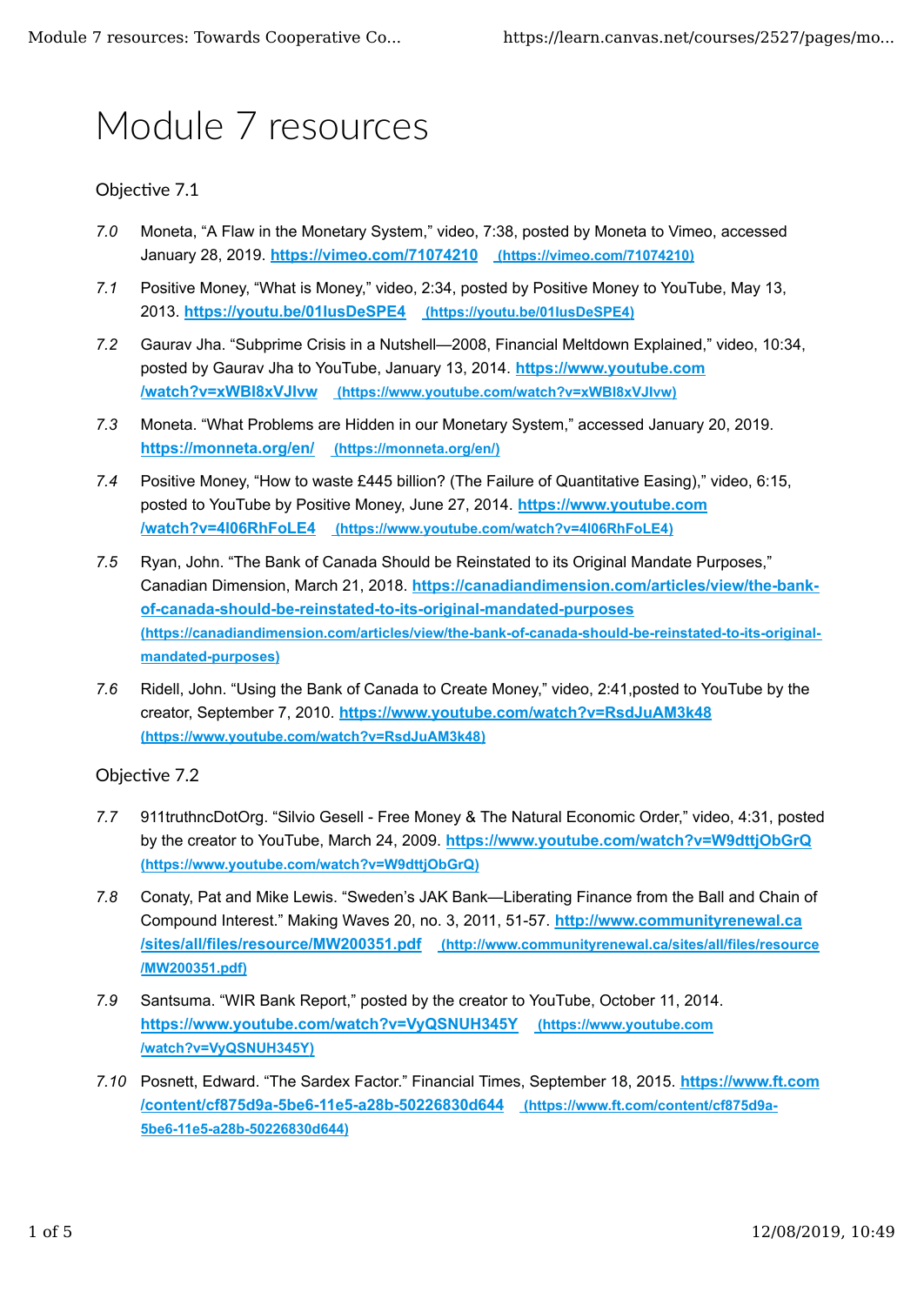- *7.11* Self-Help Credit Union. "Profile of Martin Eakes, CEO of Self-Help and the Center for Responsible Lending," video, 3:35, posted by the creator to Vimeo, June 12, 2013. **https://vimeo.com /68218063 (https://vimeo.com/68218063)**
- *7.12* Coastal Enterprises, Inc. "The CEI Story: From Civil Rights to Sustainable Solutions," video, 8:19, posted by the creator to YouTube, April 5, 2016. **https://www.youtube.com /watch?v=uv\_3CTeclX0 (https://www.youtube.com/watch?v=uv\_3CTeclX0)**
- *7.13* Coca, Nithin. "Innovative Funding Models for Worker-Owned Platform Cooperatives."Grassroots Economic Organizing, October 16, 2017. **http://www.geo.coop/story/innovative-fundingmodels-worker-owned-platform-co-ops (http://www.geo.coop/story/innovative-funding-modelsworker-owned-platform-co-ops)**
- *7.14* Boyle, Dave. "What are Community Shares? An Animated Guide," video, 2:31, posted by comshares to YouTube, May 29, 2014. **https://www.youtube.com/watch?v=q6w-311GBIM (https://www.youtube.com/watch?v=q6w-311GBIM)**
- *7.15* Perry, Stewart E. and Garry Loewen. "Equity Tax Credits as a Tool of CED" Making Waves 20, no. 3. **http://www.communityrenewal.ca/sites/all/files/resource/MW200321.pdf (http://www.communityrenewal.ca/sites/all/files/resource/MW200321.pdf)**
- *7.16* The Laura Flanders Show. "A Public Bank for Public Good!" video, 25:06, uploaded by the creator to YouTube, June 12, 2018. **https://www.youtube.com/watch?v=eQiUpXMYyG0 (https://www.youtube.com/watch?v=eQiUpXMYyG0)**
- *7.17* KfW Group. "KfW's Significant Contribution to the Energy Transition," press release, February 6, 2018. **https://www.kfw.de/KfW-Group/Newsroom/Latest-News/Pressemitteilungen-**Details 455616.html (https://www.kfw.de/KfW-Group/Newsroom/Latest-News/Pressemitteilungen-**Details\_455616.html)**

## Objective 7.3

- *7.18* Grist. "The Green New Deal: fixing climate and the economy?" video, 3:19, posted by the creator to YouTube, November 5, 2018. **https://www.youtube.com/watch?v=zcQZtpbgVoY (https://www.youtube.com/watch?v=zcQZtpbgVoY)**
- *7.19* greenmanbucket. "Alexandria Ocasio-Cortez on the Green New Deal," video, 2:03, posted by the creator to YouTube, December 6, 2018. **https://www.youtube.com/watch?v=GU1WEN8-vI0 (https://www.youtube.com/watch?v=GU1WEN8-vI0)**
- *7.20* Brown, Ellen. "This Radical Plan to fund the 'Green New Deal' just might Work," article, The Web of Debt Blog, December 17, 2018. **https://ellenbrown.com/2018/12/17/this-radical-plan-to-fundthe-green-new-deal-just-might-work/comment-page-1/#comment-127884 (https://ellenbrown.com/2018/12/17/this-radical-plan-to-fund-the-green-new-deal-just-mightwork/comment-page-1/#comment-127884)**
- *7.21* Mellor, Mary. ""Public Money for Sustainability and Social Justice," wiki entry, P2P Foundation Wiki, accessed January 28, 2019 and originally published by CSG Deep Dive Berlin 2015. **http://p2pfoundation.net /Mary\_Mellor\_on\_Public\_Money\_for\_Sustainability\_and\_Social\_Justice (http://p2pfoundation.net/Mary\_Mellor\_on\_Public\_Money\_for\_Sustainability\_and\_Social\_Justice)**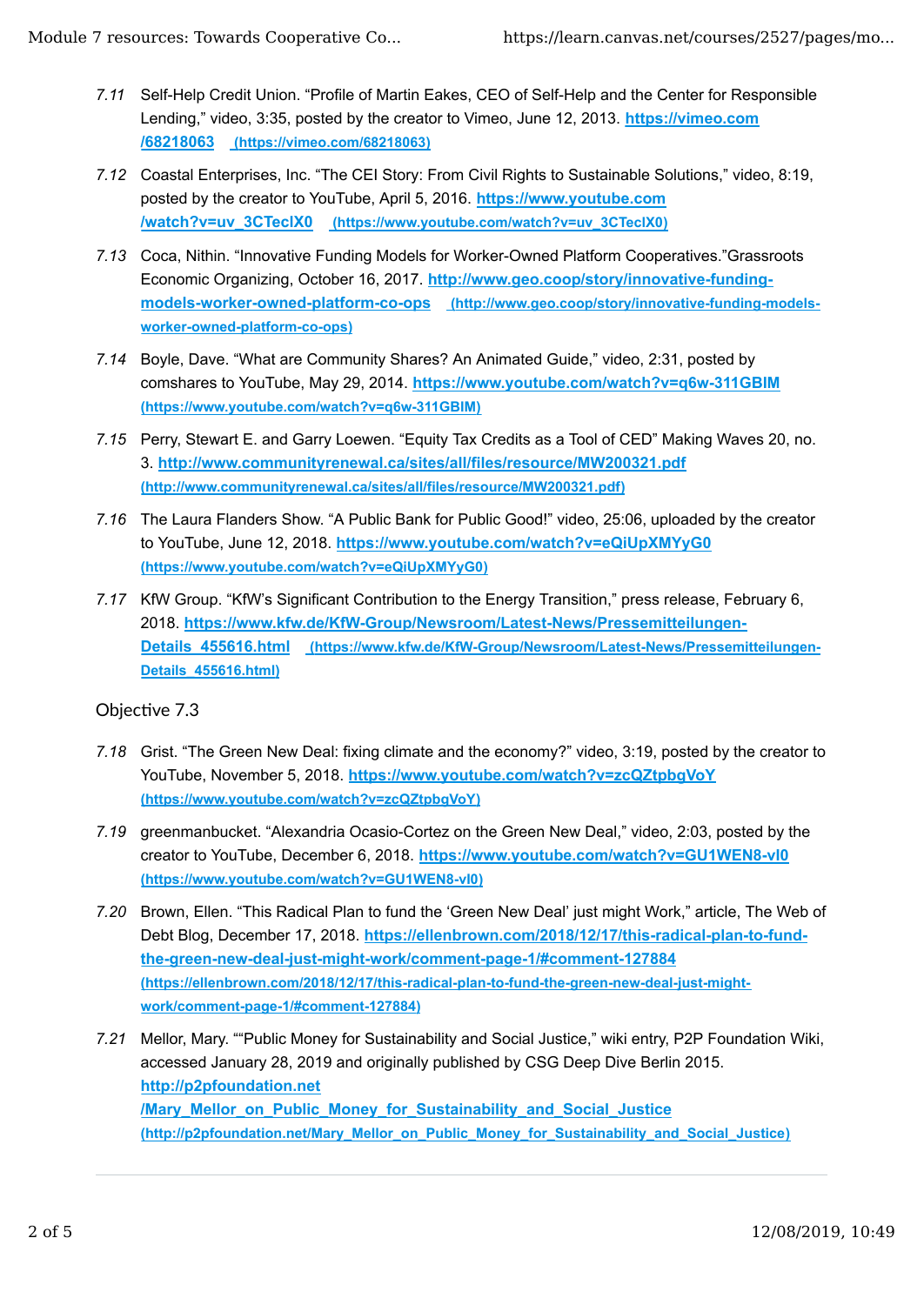# Supplementary Resources

# Objective 7.1

McLeay, Michael, Amar Radia, and Ryland Thomas. "Money Creation in the Modern Economy— Quarterly Bulletin article," video, 5:07, posted by Bank of England to YouTube, March 12, 2014. **https://www.youtube.com/watch?v=CvRAqR2pAgw (https://www.youtube.com /watch?v=CvRAqR2pAgw)**

Werner, Richard A. "How Do Banks Create Money, And Why Can Other Firms Not Do The Same? An Explanation for the Coexistence of Lending and Deposit-taking." International Review of Financial Analysis, 36, December 2014, pages 71-77. Retrieved on 19 January 2019 from **https://doi.org/10.1016 /j.irfa.2014.10.013, http://www.sciencedirect.com/science/article/pii/S1057521914001434 (https://doi.org/10.1016/j.irfa.2014.10.013,%20http://www.sciencedirect.com/science/article /pii/S1057521914001434)**

Werner, Richard. "Time for Green Quantitative Easing: How to Generate Green, Sustainable Growth at No Cost," Policy News, Southampton: University of Southampton Management School Centre for Banking, Finance and Sustainable Development, February 8, 2012, 1-6. **http://www.greennewdealgroup.org/wp-content/uploads/2012/03/Green-QE-report-CBFSD-Policy-News-2012-No-1.pdf (http://www.greennewdealgroup.org/wp-content/uploads/2012/03/Green-QE-report-CBFSD-Policy-News-2012-No-1.pdf)**

Dennis Kelleher. "Endemic Market Failure and Inequality," video, 22:20, posted by The Real News Network to YouTube, November 29, 2019. https://www.youtube.com/watch?v=\_Aa2Kpr0UGg This dynamic speech is aptly sub-titled "Feds Policies Make Main Street Pay after Funding Wall Street Parties." The speaker outlines the policies through which the top 10% got much, much richer since the 2008 crash and then details the deepening difficulties and impoverishment of the majority of Americans. He provides a clear outline of the distributional impacts of the Federal Reserve policies in the United States that carry on the debt based money drivers of neo-liberal capitalism. The consequences are clear. Note how the four "problems hidden in our Monetary System" are illustrated today, over ten years after 2008.

Tricontinental Institute for Research. "The Imperialism of Finance and Trade Wars," Dossier No. 7, August 2018. **https://www.thetricontinental.org/wp-content/uploads/2018/08/180803\_Dossier-7\_EN\_Final\_Web.pdf (https://www.thetricontinental.org/wp-content/uploads/2018/08/180803\_Dossier-7\_EN\_Final\_Web.pdf)** This enlightening analysis scrutinizes international finance capital, its relationship to states, imperialism, and trade wars. It reviews as well current Trump policies (which are suggested to have a certain coherence) plus macro policy options for progressive governments. The author explores key issues from both a global and national perspective.

Siman, John. "Everything You Thought You Knew About Western Civilization is Wrong," review of And Forgive Them Their Debts," by Michael Hudson, Naked Capitalism, November 16, 2018. **https://www.nakedcapitalism.com/2018/11/145003.html (https://www.nakedcapitalism.com/2018/11 /145003.html)** The reviewer explores Hudson's historical analysis of debt-based money and its destructive societal and economic impacts.

Brown, Ellen. "Funding Public Health Care with a Publicly-Owned Bank: How Canada did It." Web of Debt Website, January 21, 2010. **http://www.webofdebt.com/articles/canadian\_healthcare.php**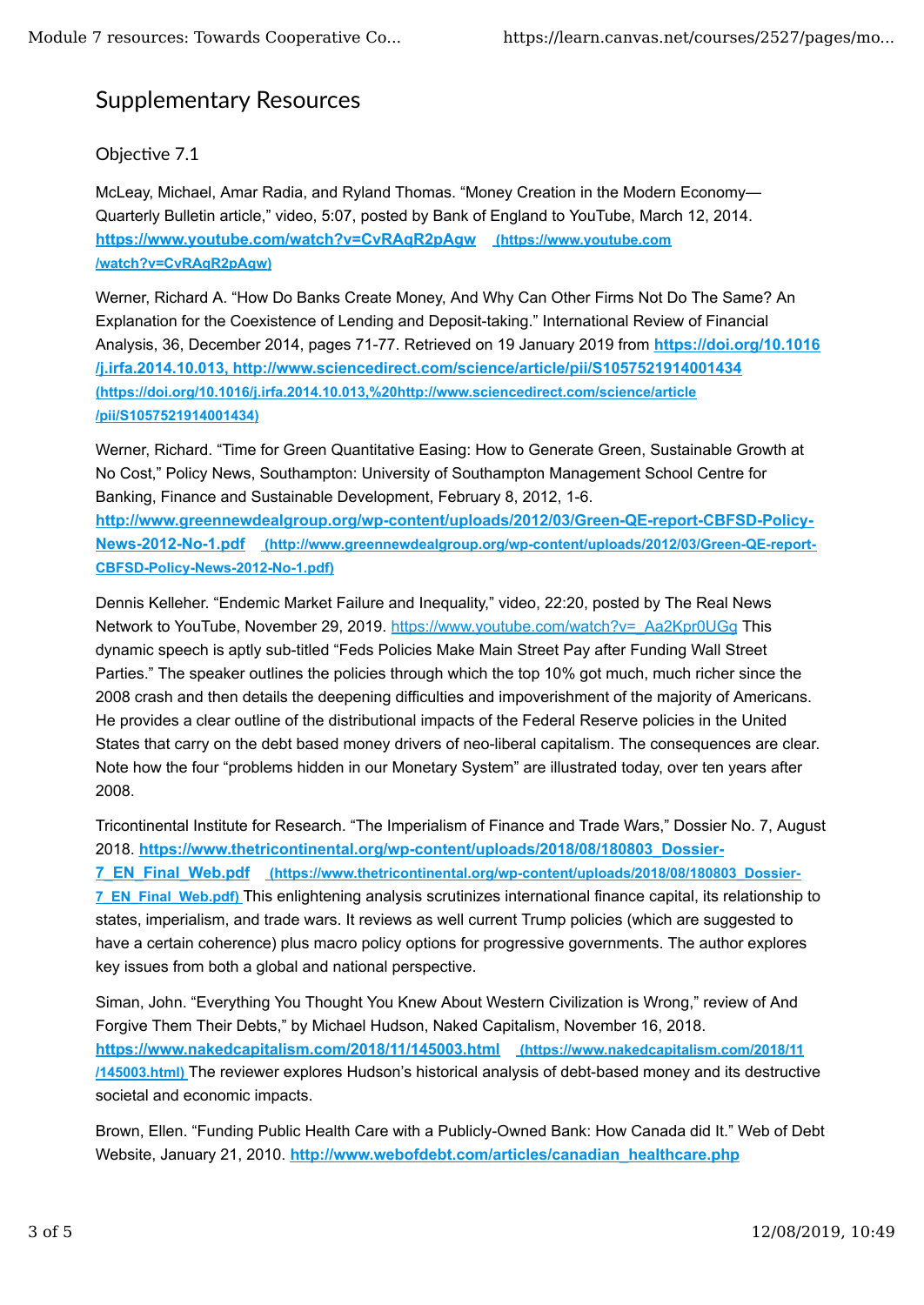#### **(http://www.webofdebt.com/articles/canadian\_healthcare.php)**

Scott, Brett. "These 5 Rebel Movements Want to Change How Money Works," Huffington Post, September 14, 2018. **https://www.huffingtonpost.ca/entry/five-monetary-rebellions-change-money**system\_us\_5b9a819ae4b0b64a336ca248 (https://www.huffingtonpost.ca/entry/five-monetary**rebellions-change-money-system\_us\_5b9a819ae4b0b64a336ca248)** A summary of the typology of money creation which defines base money separately from other forms such as new money, positive money and more.

### Objective 7.2

Bollier, David and Pat Conaty. "Democratic Money and Capital for the Commons: Strategies for Transforming Neoliberal Finance Through Commons-Based Alternatives," workshop report (September 8-10, 2015), Berlin, Germany: Heinrich Böll Stiftung: The Green Political Foundation, accessed January 30, 2019. **https://www.boell.de/sites/default/files**

**/democratic\_money\_capital\_for\_the\_commons\_report\_january2016.pdf (https://www.boell.de/sites /default/files/democratic\_money\_capital\_for\_the\_commons\_report\_january2016.pdf)**

Bergoo, Bettina. "What Exactly do Green Banks Do? This Database Will Tell You," Microgrid Knowledge. 5 November 2018. **https://microgridknowledge.com/green-banks-database/ (https://microgridknowledge.com/green-banks-database/)** Blogs from NRDC. Lots of resource links.

Simonetti, Giorgio. "JAK Bank Report, Part 1/4—Ethics," video, 8:30, posted by giorgiosimonetti to YouTube, March 10 2009. **http://www.youtube.com/watch?v=aW2pj109Cr8 (http://www.youtube.com /watch?v=aW2pj109Cr8)** This is part 1 of 4. Parts 2, 3 and 4 follow directly on in the video series.

Burton, Mark. "Unravelling Debt: The Economy, Banking and the Case of JAK." PhD diss., Schumacher College & University of Plymouth, 2008. **https://jak.se/sites/default/files/folkbildning/dokument /MARK\_BURTON\_DISSERTATION\_2.pdf (https://jak.se/sites/default/files/folkbildning/dokument /MARK\_BURTON\_DISSERTATION\_2.pdf)** A detailed analysis of the history and operational aspects of the JAK Bank.

Lietaer, Bernard. 2011. "Money Diversity," video, 23:38, posted by poptech to YouTube, November 16, 2011. **https://www.youtube.com/watch?v=T9EI2PrDpmw (https://www.youtube.com /watch?v=T9EI2PrDpmw)** This lecture makes the case that single currencies are systemically incapable of addressing the complex challenges we face; indeed, they are part of the problem. Brittle, prone to repetitive crises and, though efficient, they have neither the flexibility nor the resilience we need to survive and thrive. He argues for dual currencies, providing numerous examples, from the local to the national, that demonstrate how it is being done and why is strategically important.

Studer, Tobias. "WIR and the Swiss National Economy," P2Pf Wiki. **https://wiki.p2pfoundation.net /WIR\_and\_the\_Swiss\_National\_Economy (https://wiki.p2pfoundation.net /WIR\_and\_the\_Swiss\_National\_Economy)** For more detailed information about WIR and its operations by monetary reform experts including Thomas H. Greco, Jr., review the below.

Rosenthal, Clifford N. "The Quest for Community Controlled Capital: Community Development Finance Institutions (CDFI) in the US), discussion paper, 2015. **http://archer-rosenthal.com/wp-content /uploads/2015/08/Rosenthal-Deep-Dive-Berlin-conference.pdf (http://archer-rosenthal.com/wpcontent/uploads/2015/08/Rosenthal-Deep-Dive-Berlin-conference.pdf)** An introduction and broader overview of Community Development Finance Institutions (CDFIs) by a leader of the movement in the US"